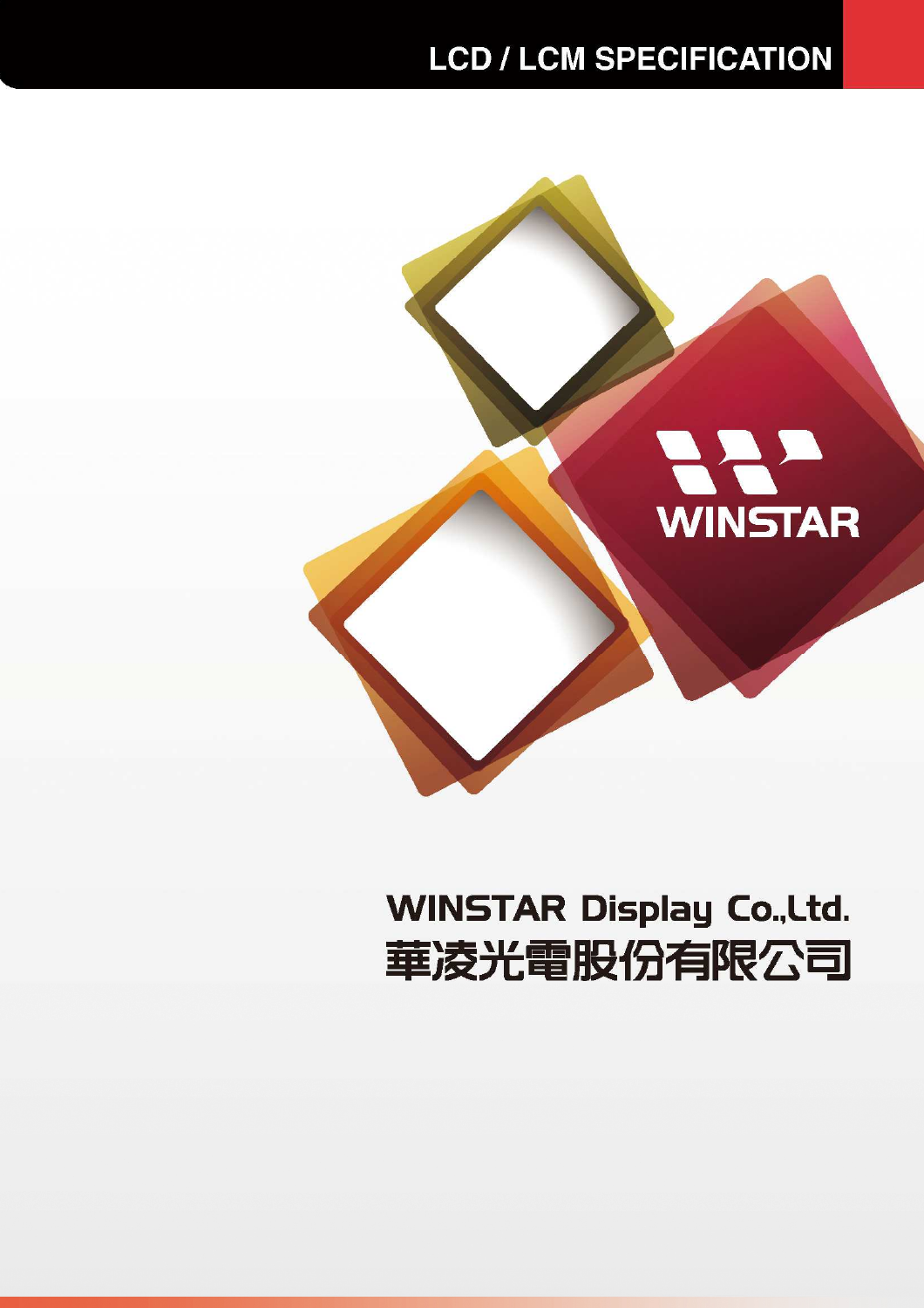



WEB: https://www.winstar.com.tw E-mail: sales@winstar.com.tw

### **SPECIFICATION**

## **MODULE NO.: TST0005R0B4111XXXX05**

# General Specification

#### **1. Feature:**

| NO. | <b>Item</b> | <b>Specifications</b>       |
|-----|-------------|-----------------------------|
|     | Type        | <b>Projected Capacitive</b> |
| റ   | Input Mode  | Finger                      |
| 3   | Connecto    | <b>COF-IIC</b>              |
|     |             |                             |

#### **2. General Specification:**

| NO. | <b>Item</b>              | <b>Specifications</b>      | <b>Unit</b> |
|-----|--------------------------|----------------------------|-------------|
|     | <b>Touch Panel Size</b>  | 5.0(Diagonal)              | inch        |
| 2   | Structure                | <b>CTP</b>                 |             |
| 3   | <b>View Area</b>         | 109.00(H)x65.60(V)         | mm          |
|     | <b>Outline Dimension</b> | 119.70(H)x75.20(V)x1.68(D) | mm          |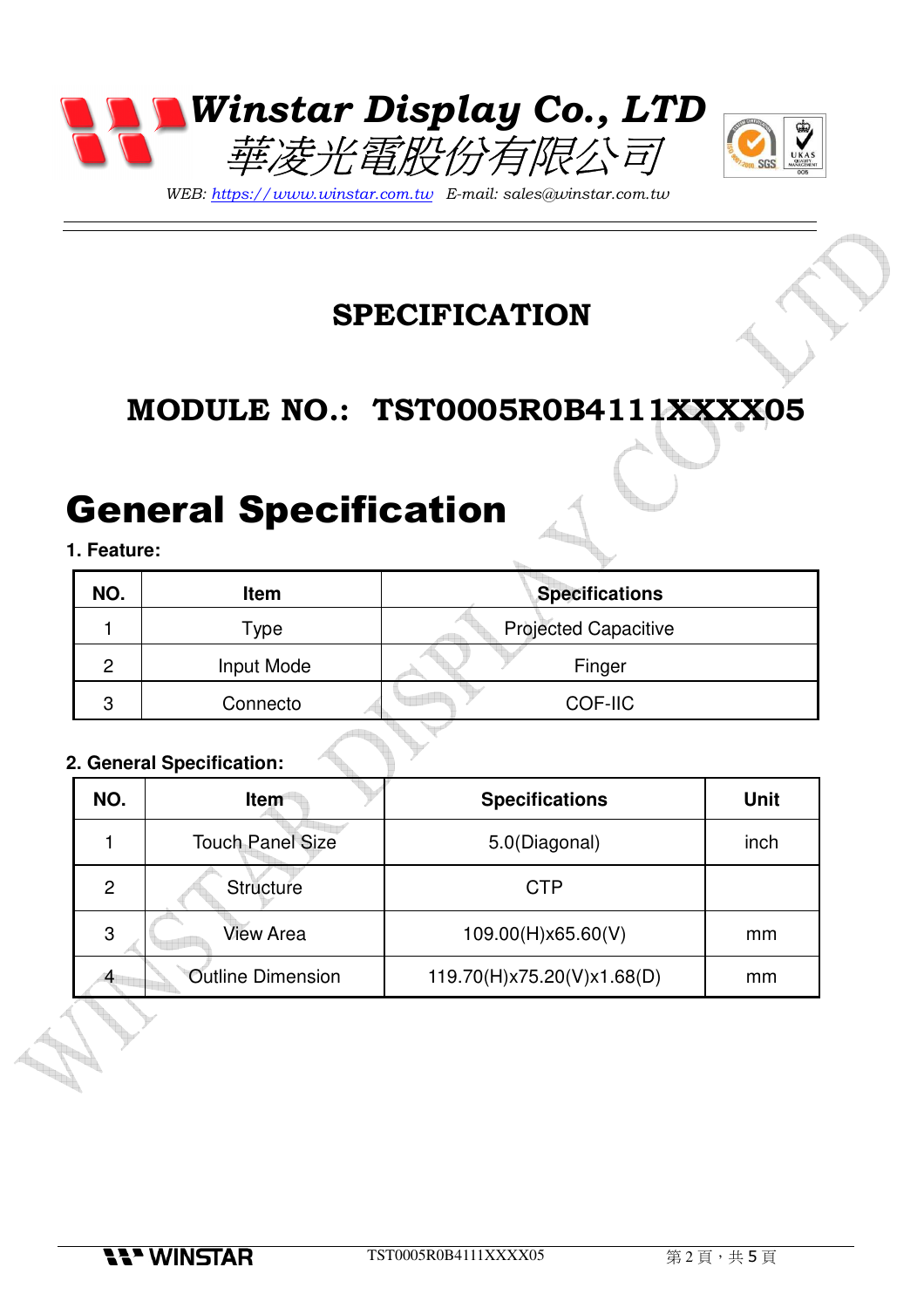# Interface Pin Function

| Pin No.        | <b>Symbol</b> | I/O                     | <b>Description</b>                                                                |
|----------------|---------------|-------------------------|-----------------------------------------------------------------------------------|
|                | <b>VSS</b>    |                         | System ground                                                                     |
| $\overline{2}$ | <b>VDDT</b>   |                         | Power supply                                                                      |
| 3              | <b>SCL</b>    | $\mathsf{I}/\mathsf{O}$ | <b>I2C clock signal</b>                                                           |
| $\overline{4}$ | <b>NC</b>     |                         | <b>NC</b>                                                                         |
| 5              | <b>SDA</b>    | $\mathsf{I}/\mathsf{O}$ | I2C data signal                                                                   |
| 6              | <b>NC</b>     |                         | <b>NC</b>                                                                         |
| $\overline{7}$ | <b>RST</b>    |                         | External reset signal, active low                                                 |
| 8              | <b>NC</b>     |                         | <b>NC</b>                                                                         |
| 9              | <b>INT</b>    | O                       | Interrupt signal, active low, asserted to request<br>Host start a new transcation |
| 10             | <b>VSS</b>    |                         | System ground                                                                     |

#### **IC Specification**

P.

| NO.            | Item                 | <b>Specifications</b> |
|----------------|----------------------|-----------------------|
|                | <b>Driver</b><br>IC  | ILI2130               |
| $\overline{2}$ | <b>Detect Points</b> | 5                     |
| 3              | Interface            | 12C                   |
| 4              | <b>Power Supply</b>  | 3.3V                  |

FW:FN050IGRGXX025A\_ILI2130\_V01\_20210319.hex Test config:FN050IGRGXX025A\_ILI2130\_TP\_Test\_MP.ini Version: 0X07.0X00.0X00.0X00.0XA1.0X25.0X50.0X00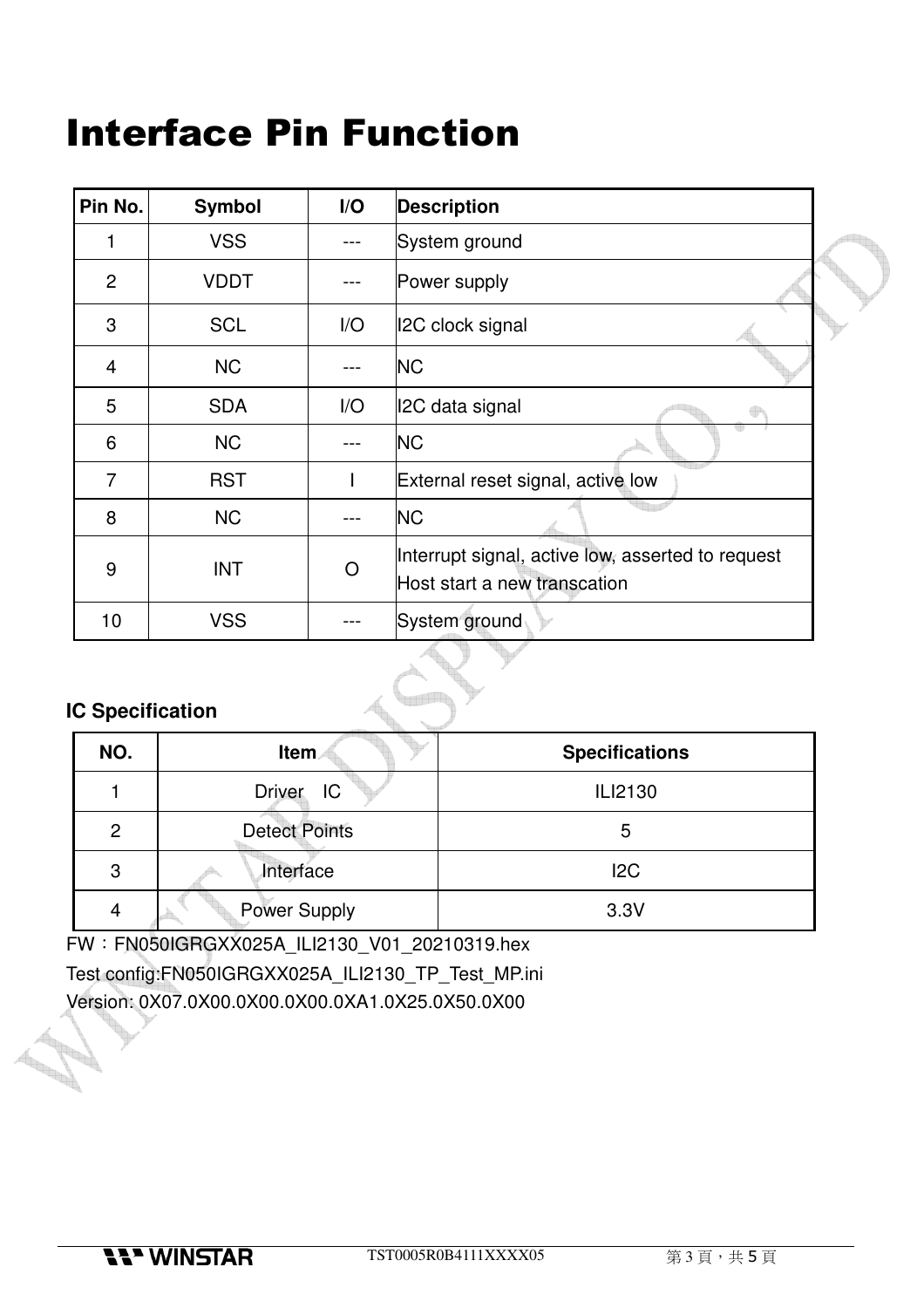# Contour Drawing